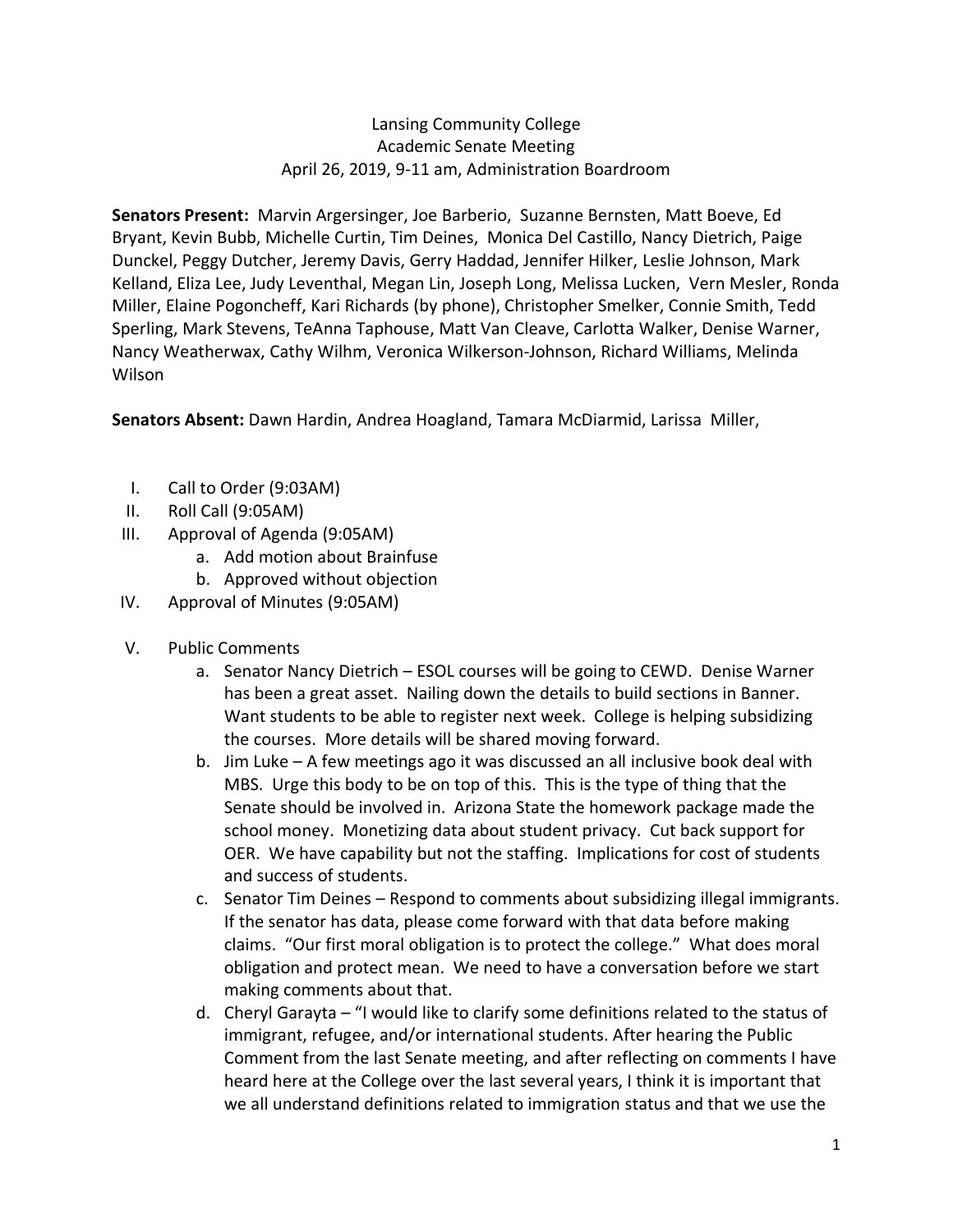same terminology consistently. From reviewing the April 12 Public Comment, it seems that, after receiving the information that LCC does not ask a question related to immigration status on its general student application, the assumption was made that immigrant students were, as a group, undocumented, and that these students were being subsidized by the College. This is not the case. Whether the College asks for a determination of status upon admission or, not all students submit documentation related to residency for the purposes of determining tuition rates (in-district, in state, out-of-state, or international). By Board policy, international tuition is charged to any student who is present in the country through any nonimmigrant visa other than a specific set of visas related to diplomatic, investor, or work status. International tuition is also charged if the student is a nonresident of the United States (see Board minutes, May 2016). Furthermore, by federal law, any student holding refugee, asylee, or permanent resident status is eligible to receive federal financial aid, including Pell Grants. The student must provide proof of status when applying for the financial aid, which is then disbursed to the College. These students, like all LCC students, also must submit documents supporting residency claims for in-district or in-state tuition. I also think there was some confusion related to Star Cards for students in ESL programs. The concern about students not receiving Star Cards was not based on immigration status, but based on whether non-credit students enrolled in CEWD classes could receive Star Cards. That question has been resolved, and all have been assured that students will continue to receive Star Cards whether the ESOL Level 1-3 classes are housed in CEWD or in Arts and Sciences. Since the terms International Student, Permanent Resident, Immigrant, Refugee, Asylee, and Undocumented all are associated with very specific legal criteria related to status, I'd like to suggest that, rather than using these terms interchangeably, and therefore incorrectly, we consciously adopt the term "global student" to refer as a group to LCC students who have not attained US citizenship. Many ESL students are citizens, many hold other forms of legal status, and some are undocumented. However, please remember that federal financial aid regulations and the College's residency documentation processes address the issue of financial subsidy."

- VI. President's Report
	- a. Thanks to Dylan Lack for helping out this year and being our student Senator. He will be graduating this week.
	- b. Identify group of students to look at things we do. Look at APAC.
	- c. Chose a tentative date for Summer meeting July 19<sup>th</sup>.
- VII. Provost's Report
	- a. Sally Welch MBS negotiation. Another way to give students access cheaper. Not changing textbooks or going to a specific publisher. Just a way for students to get online resources cheaper.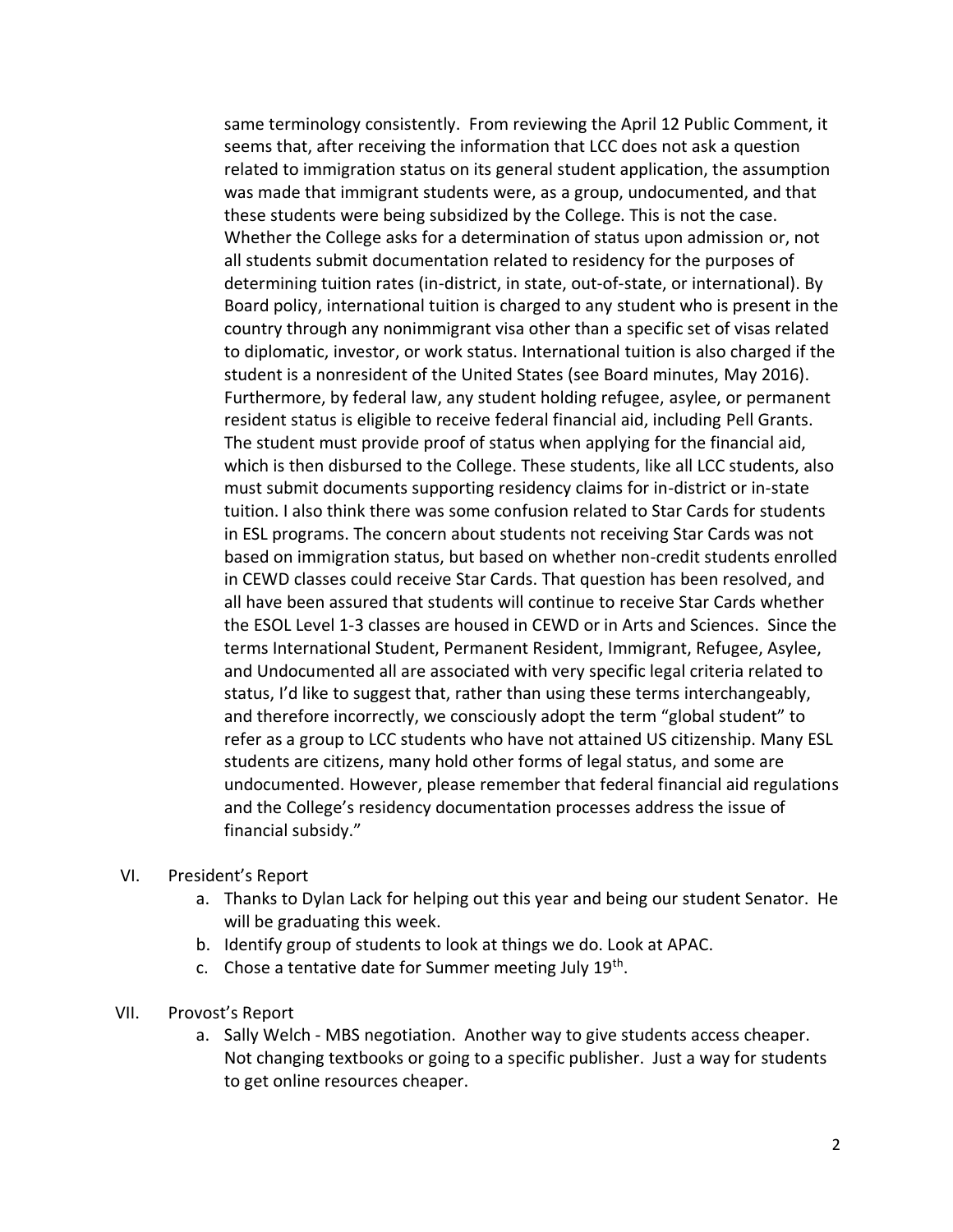- b. Open provost forums. 4 Final candidates. 4 days of open forums. One candidate per day. Morning, afternoon, and evening forums per candidate. May 6, 7, 8, 10. Look for an announcement next week.
- c. PA Day schedule. Don't have a detailed schedule because we are still waiting for proposals (deadline is today). Check in with your ID.
- d. Last meeting as Provost. A part of original senate. Put together the charter. Have a perspective of faculty, admin, and provost. Had ups and downs the last 6 years. Moved on a path towards growth. Look at Academic Senate as being an adolescent. Strengths and challenges that entails. 1. Proactivity versus reactivity. Senate used to be more proactive. Used to have committees that aligned with the strategic plan. The academic senate structure has disintegrated. Used to have a committee on fiscal responsibility but didn't have volunteers. Things fell to the wayside because they were not watered or grown. 2. Continual suggestions that Academic Senate that blur the lines with MAHE. This is a concern. Be vigilant that this is an academic senate chartered by Provost for advice. Be careful not to cross over because that will cause legal problems. Creations of the SOAR committee is a return to being proactive. Positive relationships and collaboration across the college.
- e. Sally Welch Update on gradebook, D2L reports are giving them the information they need. They need the dates in the gradebook to do that. 1. Continue to put dates in gradebook 2. Can keep gradebook up to date with timely feedback. Would like feedback on what "timely feedback". We can't find a solution for 0's in the gradebook. If they see 0's in the gradebook they will assume that is the last day of participation.
- VIII. Consent Agenda Action Item
	- ➢ Curriculum Committee Course Recommendations
	- $\triangleright$  Approved without objection
	- IX. Election of New Officers (Secretary Eliza Lee)
		- a. Nominees were given 3 minutes to present their positions to be elected in their position.
		- b. Presidential Nominees: Senator Ed Bryant, Senator Michelle Curtin, Senator Peggy Dutcher, and Senator Mindy Wilson.
		- c. Vice President nominees: Senator Monica Del Castillo, Senator Melissa Lucken, and Senator Carlotta Walker.
		- d. Secretary nominees: Senator Leslie Johnson and Senator Eliza Lee.
	- X. ESOL Update (Senator Denise Warner)
		- a. "Dear Senators and Guests, I would like to follow up with you on the ESOL Proposal that you supported at our March 29<sup>th</sup> meeting. I was informed last week that a decision was made to move the majority of the ESOL program to the CEWD Division beginning fall semester 2019 despite the Academic Senate's support for my alternative proposal to keep all of ESOL in the Arts & Sciences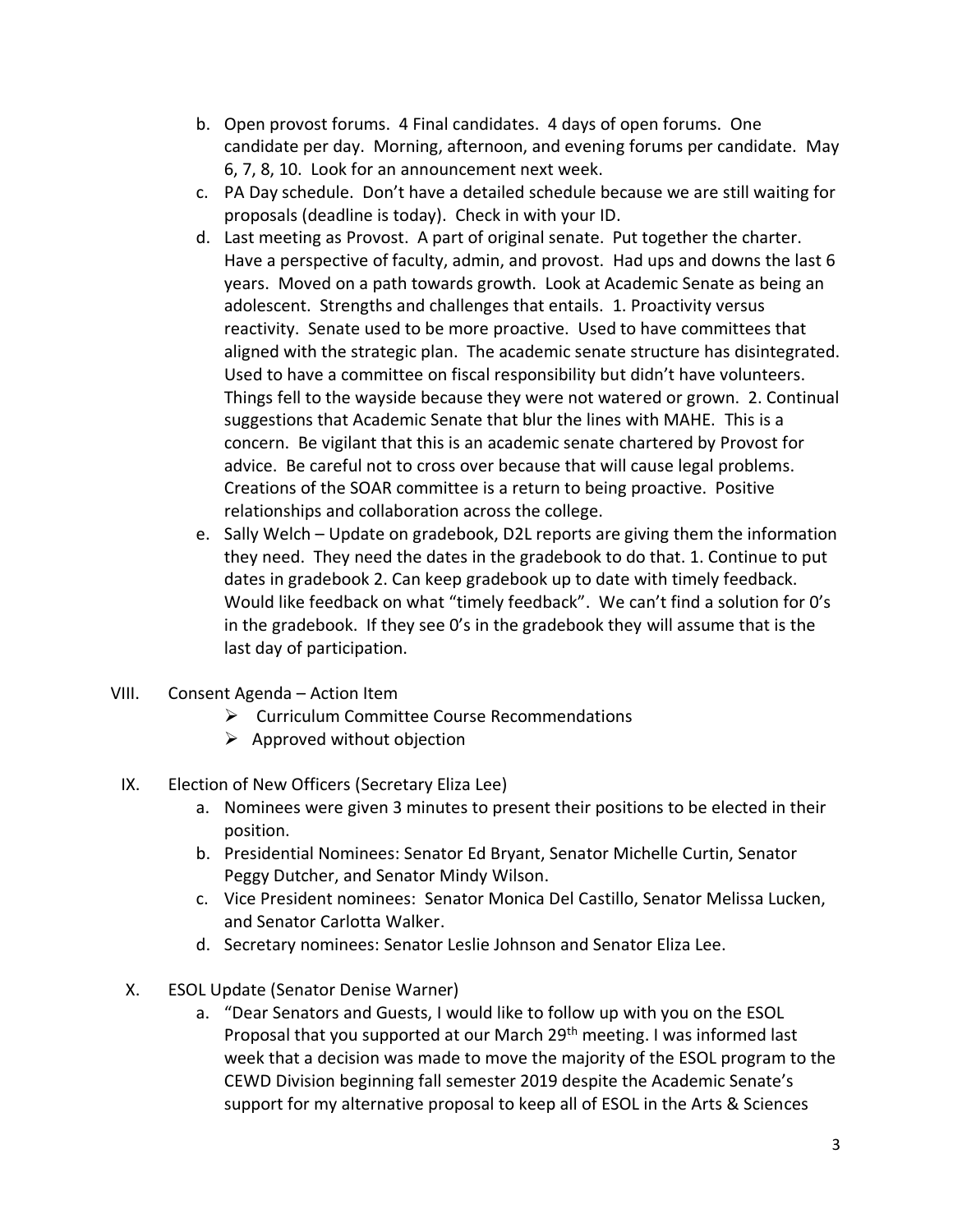Division. The College has decided to eliminate ESOL level 1 altogether and move levels 2 and 3 to the CEWD Division while maintaining just two classes and a lab in the A&S Division. In fact, this decision eliminates 12 credits at level 1, moves 24 credits of coursework to non-credit, and maintains just 10 credits of coursework and 12 to 16 hours of non-credit lab in Art and Sciences. As a result of this decision, the ESOL program will be spread across two very different divisions of the College with very different missions and goals. The continuity of the program is now at risk. By dividing the ESOL program, the College has raised the risk of increasing the gap in English language instruction and has raised potential barriers for non-native speakers of English hoping to gain access to higher education opportunities. There are no other ESOL programs in our community to help raise a person's level of English to academic proficiency, and if the new CEWD ESOL program cannot raise overall language proficiency to college readiness levels, fewer students will be able to enter ESOL levels 4 and 5. In addition, LCC must now stop accepting international students whose level of English proficiency is below college readiness. The College is willing to turn away students at time when enrollment is down. LCC had been able to issue I-20s for English language training; however, the change to the structure of the overall ESOL program eliminates the possibility of accepting international students whose level of English proficiency is below college ready. So again, the viability of the entire program has been put in jeopardy of cancellation due to low enrollment at a time when enrollment is already impacted by the misguided immigration policies of our federal government. The College must understand that LCC has the only pre-academic ESOL program in our community and if we lose it because the transition and bifurcation across two divisions does not work, we will have eliminated a program that has served 100 to 300 students a year over the last twenty-plus years. Past President Janowick has shared concerns about the process of program elimination and has asked the College to be more transparent and more inclusive in the decision making process. Whereas removing the majority of the ESOL program from an academic area to CEWD is not technically program elimination, this decision was made and announced without appropriate discussions with program faculty or the Academic Senate and puts an entire program at greater risk. I think the Academic Senate should be very concerned about the trend at the College toward avoiding faculty input on important program decisions that impact students. We have recently seen the cancellation of the Fashion program, the merging of the Writing Center into the Learning Commons, and now the removal of the majority of the ESOL program from an academic division. All of these changes were made by administration with little or no consultation with faculty in these programs. Though I am disappointed by the lack of inclusivity in the decision-making process, I know that we (ESOL faculty and the CEWD team) will be dedicated to doing everything we can to make the new program a success for the benefit of the global student population in our community. Thank you all for your interest,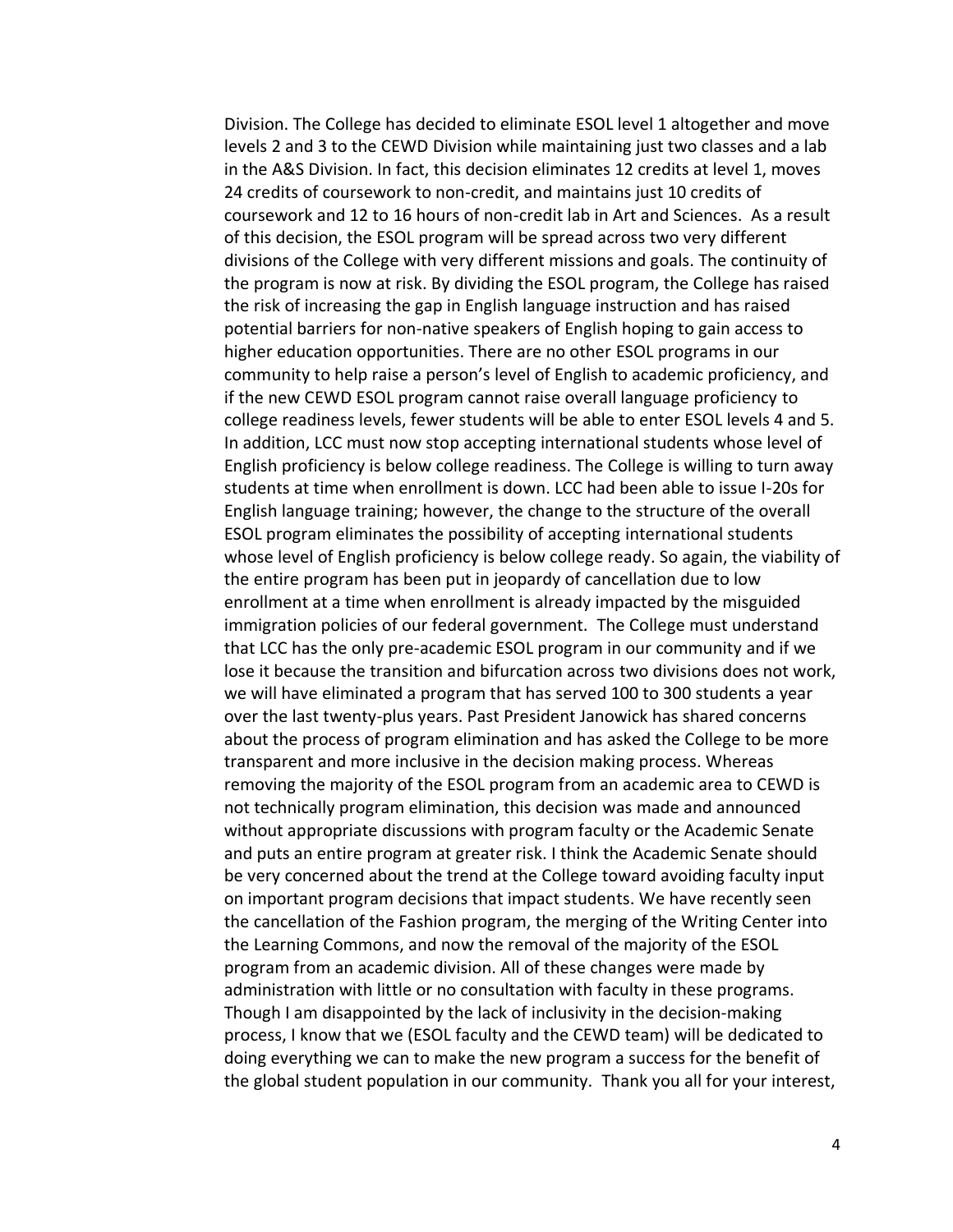time, and the support you have shown for me and the ESOL program over the past several months."

- b. Senator Monica Del Castillo Has the needle shifted to all support services for these students?
- c. Senator Denise Warner Yes. Because of the conversation, students will get Starcards and students will get all services they were offered before. Classes will be on Main Campus. Students will register using the banner system.
- XI. Writing Support Team (Jill Reglin)
	- a. Jill Reglin, Lead Faculty in the Learning Commons Writing Studio "I co-chair a committee called the Writing Support Committee with Jessica Fox Brooker, our Writing Studio Lead Tutor. We're here to ask that the Senate consider adopting our committee as a senate team. We've been meeting for two years (and have some history that dates back further than that but disbanded for a while and then reformed under a new name). Membership is English faculty, ESOL faculty and Writing Studio staff and leaders. Other campus stakeholders who work to support student writers in various ways are invited to join, too, depending on what we are discussing. We've talked this year about broader, philosophical questions like: What kind of help should our student writers have access to? What does it mean to support student writers and their writing? How much "help" is too much or the wrong kind? We've also talked about specific campus programs and services such as our new Writing Studio model, embedded support, the new ESOL curricula. And we sometimes talk about very practical and specific things like how many appointments students should be allowed, who is qualified to do online tutoring, and what kind of distinctions we should be making between writing assistance, English tutoring and ESOL homework help. Our committee would like to become more actively involved with the Senate. Years ago, the Senate passed a resolution on writing, but we haven't really built a foundation upon which to enact or support that resolution. Though this committee's focus is more specifically related to student writing support, it could also be extended to faculty writing support. It will be somewhat already, as one of our topics for discussion in the coming year will be a new Faculty Writing Support Mentoring initiative that I will be overseeing as a function of my work in the Writing Studio. Our committee could eventually take on more of a writing across the curriculum or WAC focus. We have and will also continue to work with the Senate team that focuses on Brainfuse and online tutoring to offer input on the Brainfuse Writing Lab and other alternatives that could be provided in house. As co-chairs of this team, Jessica and I would be committed to periodically reporting to the Senate and to seeking input on various topics that come up in our discussion that might involve recommendations to or approval from the Senate. Our goal for now is just to put this idea before the Senate for consideration. Early in the fall, once you've reconvened with your new leaders in place, we can return to discuss the idea more, to answer questions or to seek approval to become an official Team."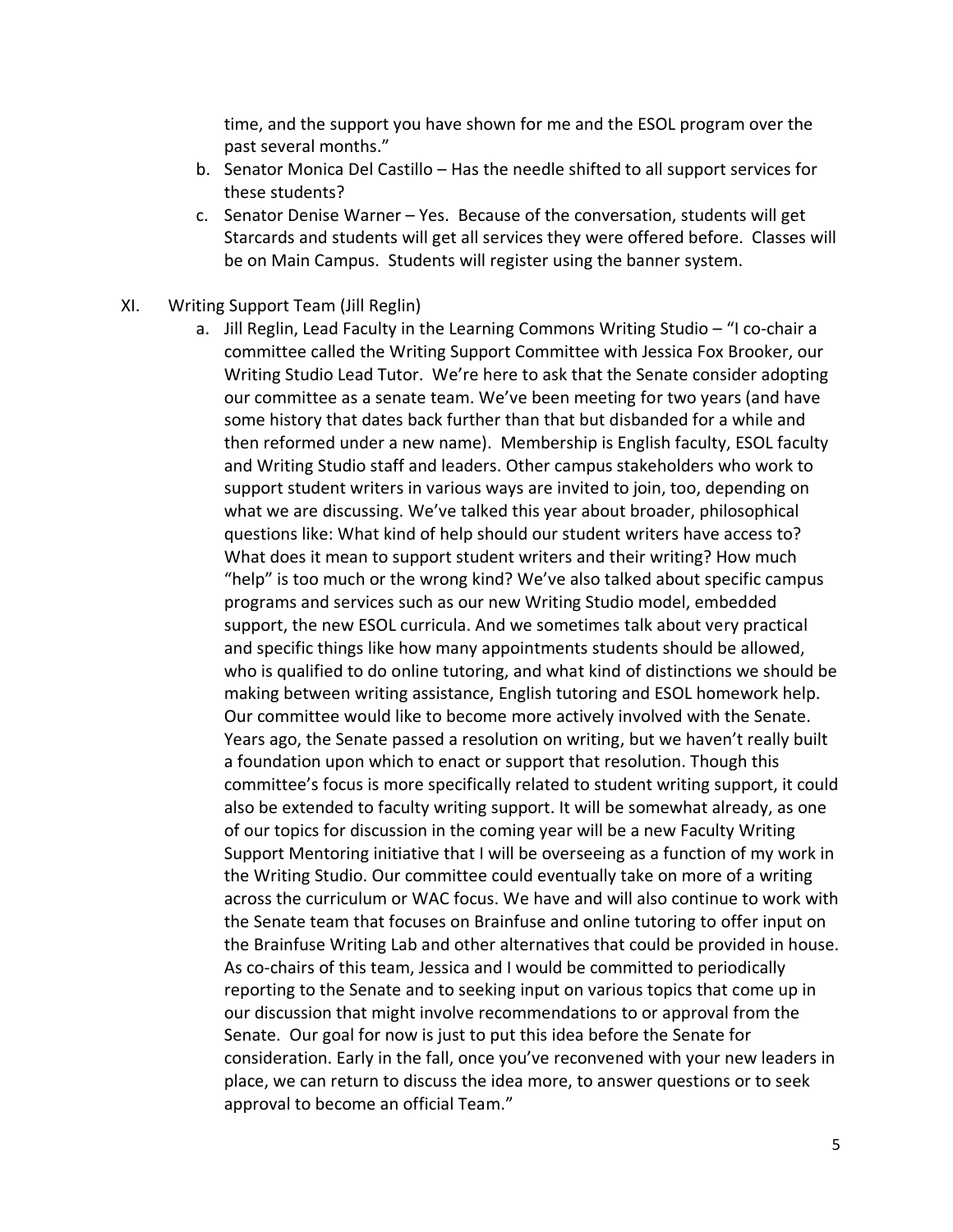- b. Senator Peggy Dutcher Why the Senate? Why not the strategic plan?
- c. Jill Reglin We have great meetings and often don't know who to go to or where to go to. It seemed natural to come to the Senate.
- d. Senator Mark Kelland College level writing and math in the first year are important to the college and to the Senate. Maybe not a standing committee but a team of the senate makes sense.
- e. Provost Elaine Pogoncheff Believe the appropriate place for this is the embedded academic support team. We want the model to include all support systems across he college. We want all information in one spot. We want to require certain students to attend this support.
- XII. Program Elimination Process Discussion (Past President Janowick)
	- a. The Academic Senate requests that the college leadership:
		- i. Provide a rationale and data for its decision to eliminate the Fashion program.
		- ii. Identify other programs that are currently in the process of teach-out, or in other stages that may result in program elimination.
		- iii. Share the process that is used for determining whether programs should be considered for elimination.
	- b. Senator Time Deines Is the rationale and data provided before or after the decision?
	- c. Provost Elaine Pogoncheff Dawn Cousino is director of CMA and is heavily involved in the process. This is not in the prevue of the Senate but rather MAHE.
- XIII. G2C Update (Past President Janowick)
	- a. Student success initiative. Large focus is teaching. Finishing time with G2C. 6 courses have gone through the process. Develop strategies in gateway courses. Learned a lot of lessons. The idea is, since we've invested the last 6 years, why don't we come together and apply these principals in a longer term across the campus. Meeting with Dean Andrea Hoagland and CDS and agreed to initiate in a broader way. Andrea said we should bring this to the senate.
- XIV. Discussion of Diversity/Inclusion Digital Badging (Tonya Bailey) a. May 17<sup>th</sup> conference in Gannon \$30 Social Justin and Inclusive Excellence
- XV. Motion from Brainfuse team Tabled
- XVI. Gen Ed/Core Discussion Tabled
- XVII. Announcement of New Officers (Secretary Eliza Lee)
	- a. Senator Michelle Curtain was elected President.
	- b. Senator Monica Del Castillo was elected Vice President.
	- c. Senator Eliza Lee was elected Secretary.